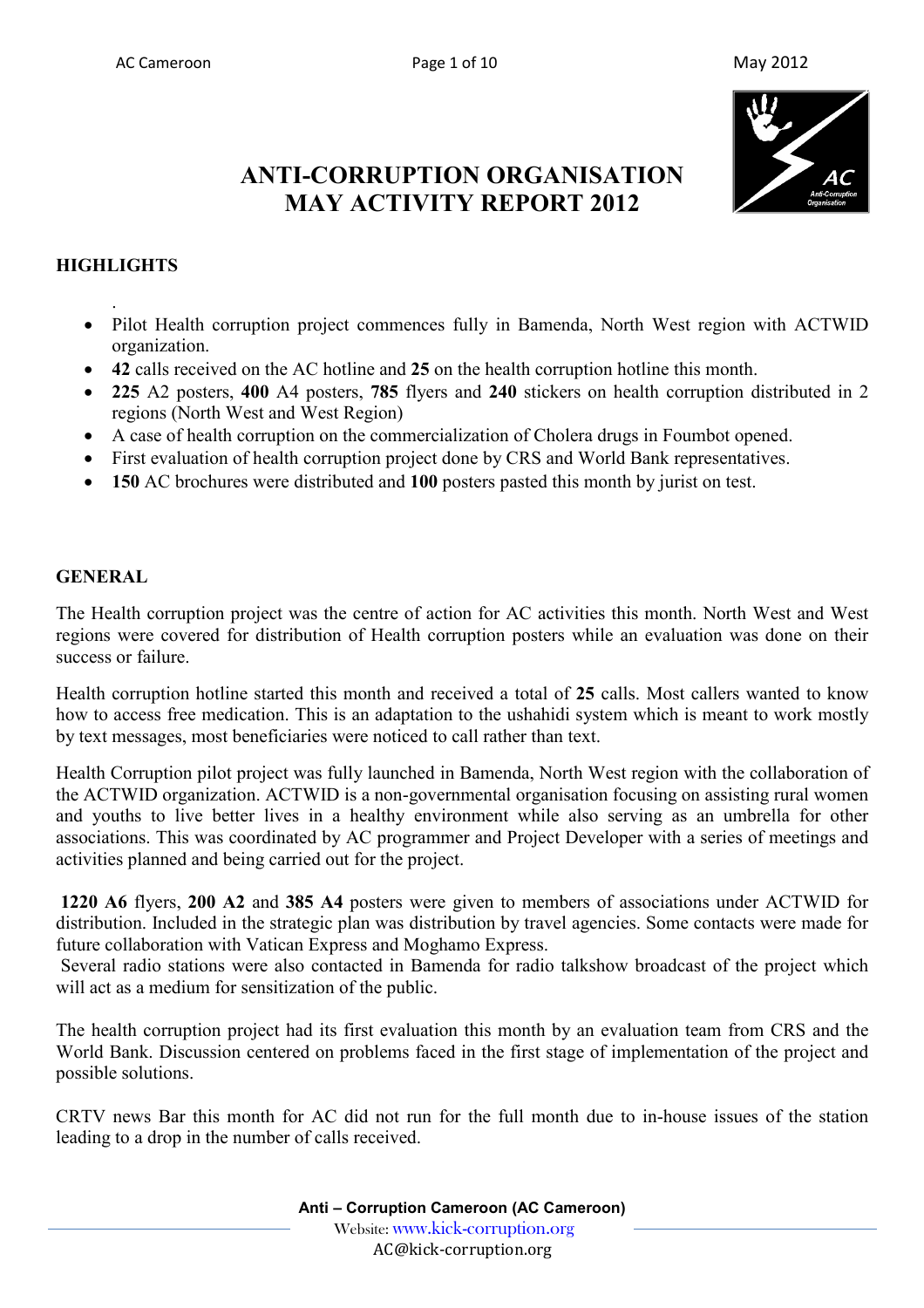AC jurist on test was not retained while that on waiting list called up for testing was not able to continue with it due to personal issues.

A total of **150** (**100** French and **50** English) AC brochures were distributed this month and **70** French and **30** English posters pasted around Yaounde.

No case follow-up was done this month, though AC attempted to look for a new lawyer to take up the case of medication vendors against gendarme officer for demanding bribe before release from cell and also to follow up the Yokadouma case of teachers against the mayor for not paying their salaries from the **10%** forest revenue put aside for that purpose and other development projects in Yokadouma.

## **HOTLINE**

 A drop in calls was observed this month due to broadcast problems from the Cameroon national television house. A total of **42** calls were received compared to **100** received last month. The health corruption project hotline had **25** of calls from **4** regions.



In the month of May 2012, **27** of the calls were non-responsive while **15** were responsive though not all fell under corruption.

In the month of May 2012, **13% of** calls received were corruption cases and **87%** of calls were no complaint calls. No non-corruption call was received this month. This is the first of its kind as this is the first month in which calls received had nothing on non corruption calls and a major increase noted in the no complaints calls.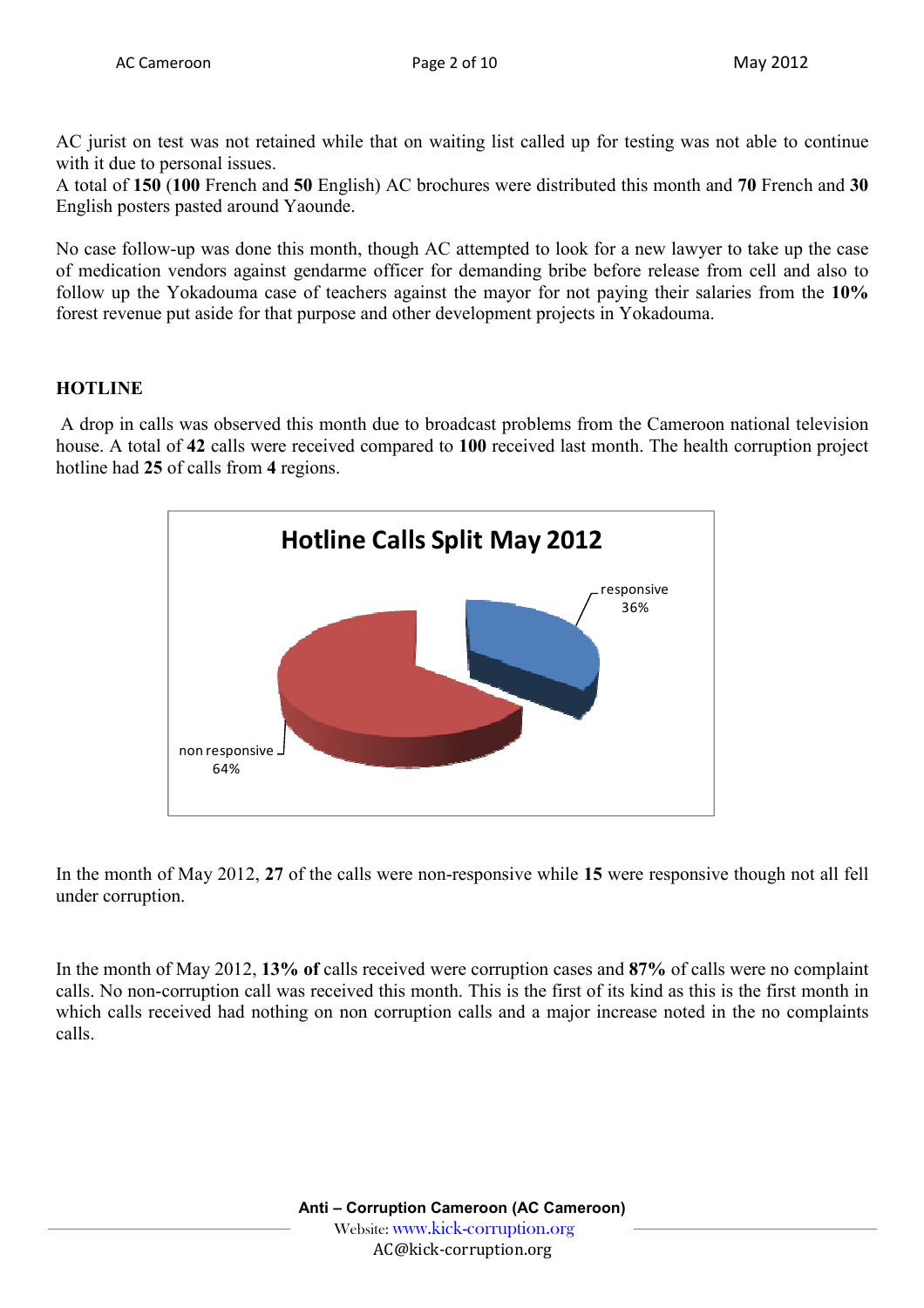



Under corruption calls this month, only bribery with **50%** and procuring influence with **50%** of calls were denounced.



 Website: www.kick-corruption.org AC@kick-corruption.org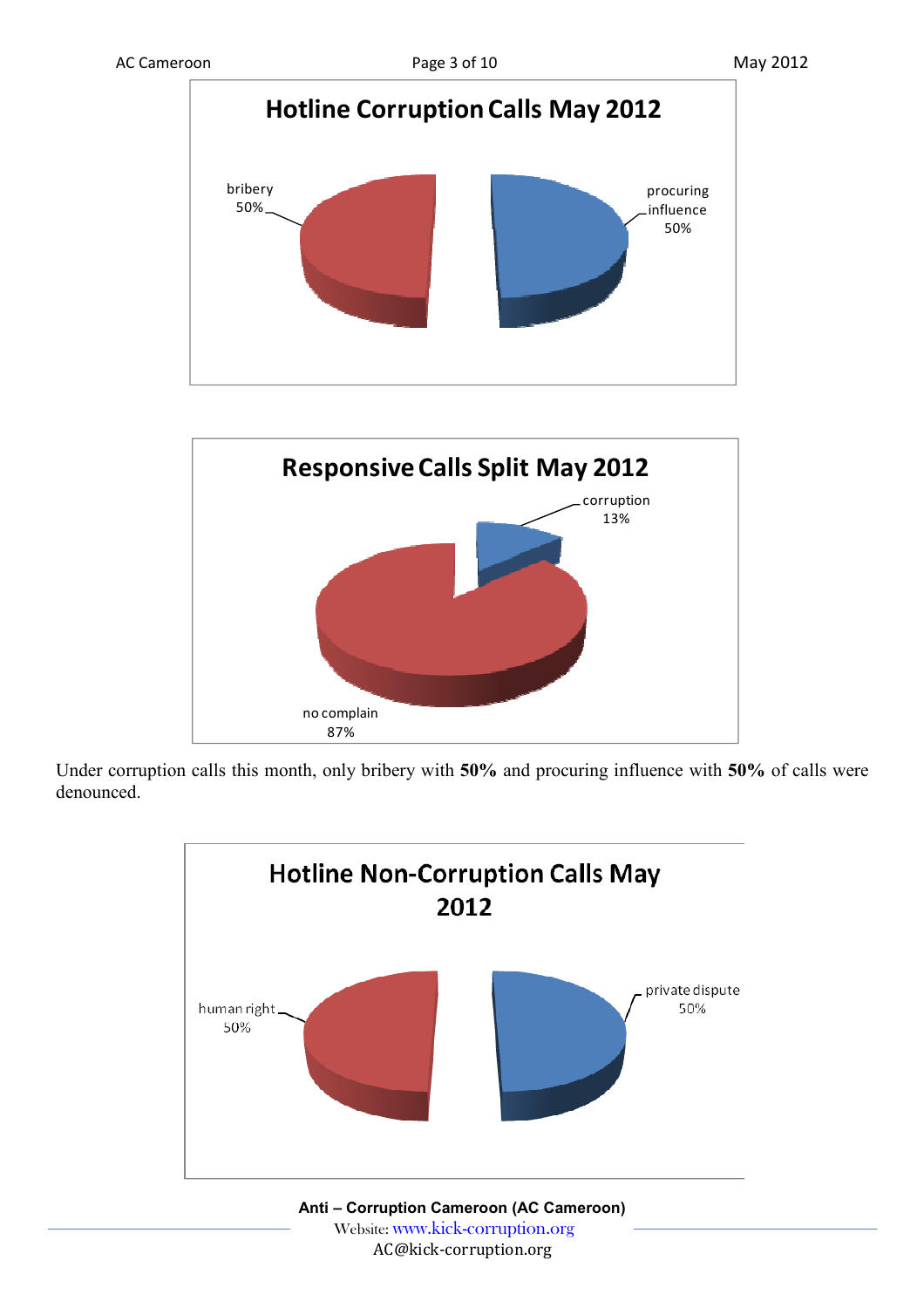Non-corruption calls in May 2012 were represented by **50%** each of private dispute and human rights. An increase compared to the report of last month with just **2%** overall.

 On the other hand no complaints calls represented **30%** of calls on information from AC, **30%** of calls on caller's abstention and **40%** calls on wrong number. It is assumed that callers from this category not being able to denounce their corruption calls retract themselves by claiming wrong number or asking for information.



## **GENDER**

Female gender is always on a low and represented by **27%** of callers this month while male callers represent **73%** of calls.

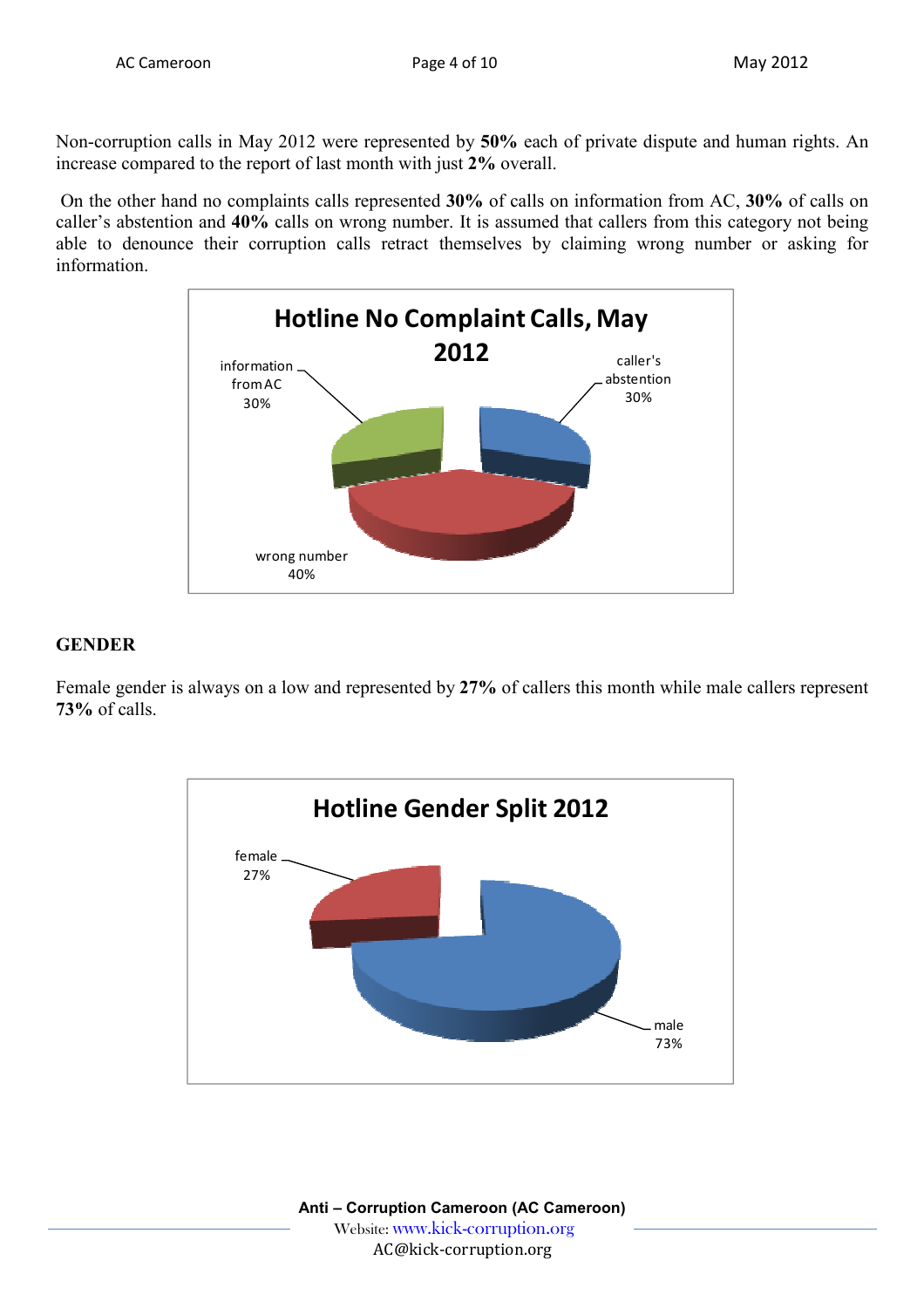# **AGE RANGE OF CALLERS**

In May 2012, **40%** of calls came from adults (31-55years) and **60%** from the youths (0-30 years). **No** calls were received from the elderly or aged (+55 years) this month.



# **REGIONAL DISTRIBUTION OF CALLS**

In May 2012, **42%** of callers came from the Centre region, **25%** from the Littoral region, **9%** from the East region and **8%** from the North West, West and Far North and Adamawa regions. No calls were received from the Adamawa, North, South and South West regions.

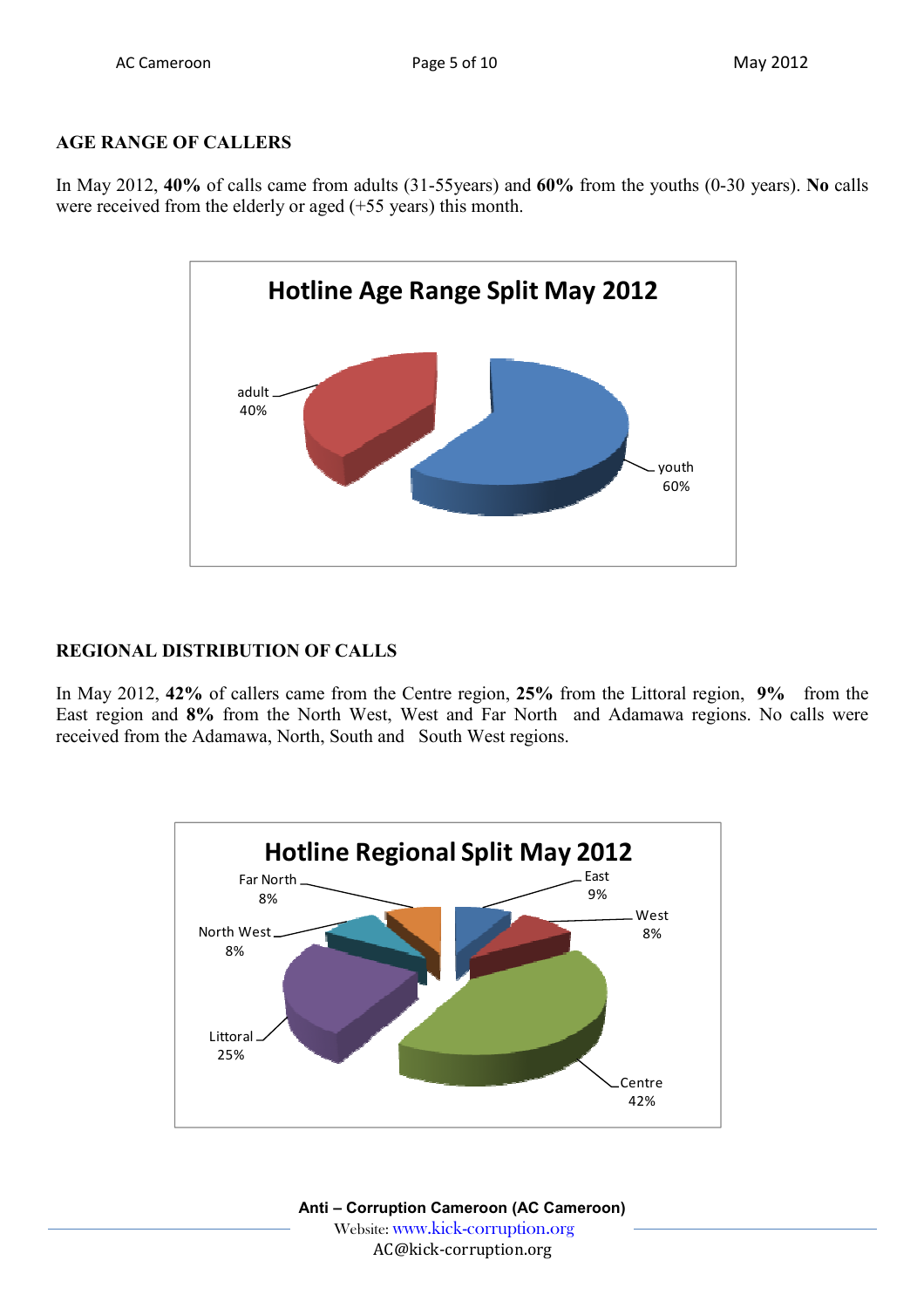## **EMAIL/POSTAL ADDITION TO HOTLINE**

One letter was received from the post office in May; AC registration sent by the Ministry of Territorial Administration and Decentralisation (MINATD). AC equally received a CV of a candidate who wishes to work with AC this month.

#### **INVESTIGATION**

A new complaint file was opened this month from calls received through the health corruption hotline.

Case of the commercialization of cholera drugs in Foumbot-West region: AC received a complaint concerning the sale of medication for the treatment of cholera in a medical center of Foumbot. From the complaint, it is assumed that the medical center is at the origin of the commercialization. Some documents to corroborate this complain was sent to AC. AC is still gathering more information on the case and looking at possible ways of following it up.

## **LEGAL FOLLOW UP**

No case follow-up was done this month; AC is searching for new lawyers to take up the case of medication vendors against gendarme officer for demanding bribe before releasing a falsely accused medication vendor and also to follow up the Yokadouma case of teachers against the mayor for not paying their salaries as from the 10% forest revenue put aside for that purpose and other development projects in Yokadouma is still ongoing.

#### **MEDIA**

**200** A2 posters, **625** A4 posters, **2000** flyers and **150** stickers were given to ACTWID association for distribution in the North West region. In the West region, **25** A2 posters, **160** A4 posters, **400** flyers and **90** stickers were distributed to 4 associations (APCIVAM, COLIBRI, ASPEVISBA, and ASPERVEN).

This month, AC TV newsbar did not run for the full month on CRTV news bar. The diffusion started with a delay of 12 days. As a result, there was a drop in the number of hotline calls.

 A total of **150** (**100** French and **50** English) AC brochures were distributed this month and **70** French and **30** English posters pasted around Yaounde.

## **MANAGEMENT**

A jurist from the waiting list was called up for testing this month but he later resigned for personal reasons. The second jurist who was already on test for about one month now was not retained because he could not meet up with the standards set up by AC.

CV of a candidate to work for AC received this month through the post office mail box.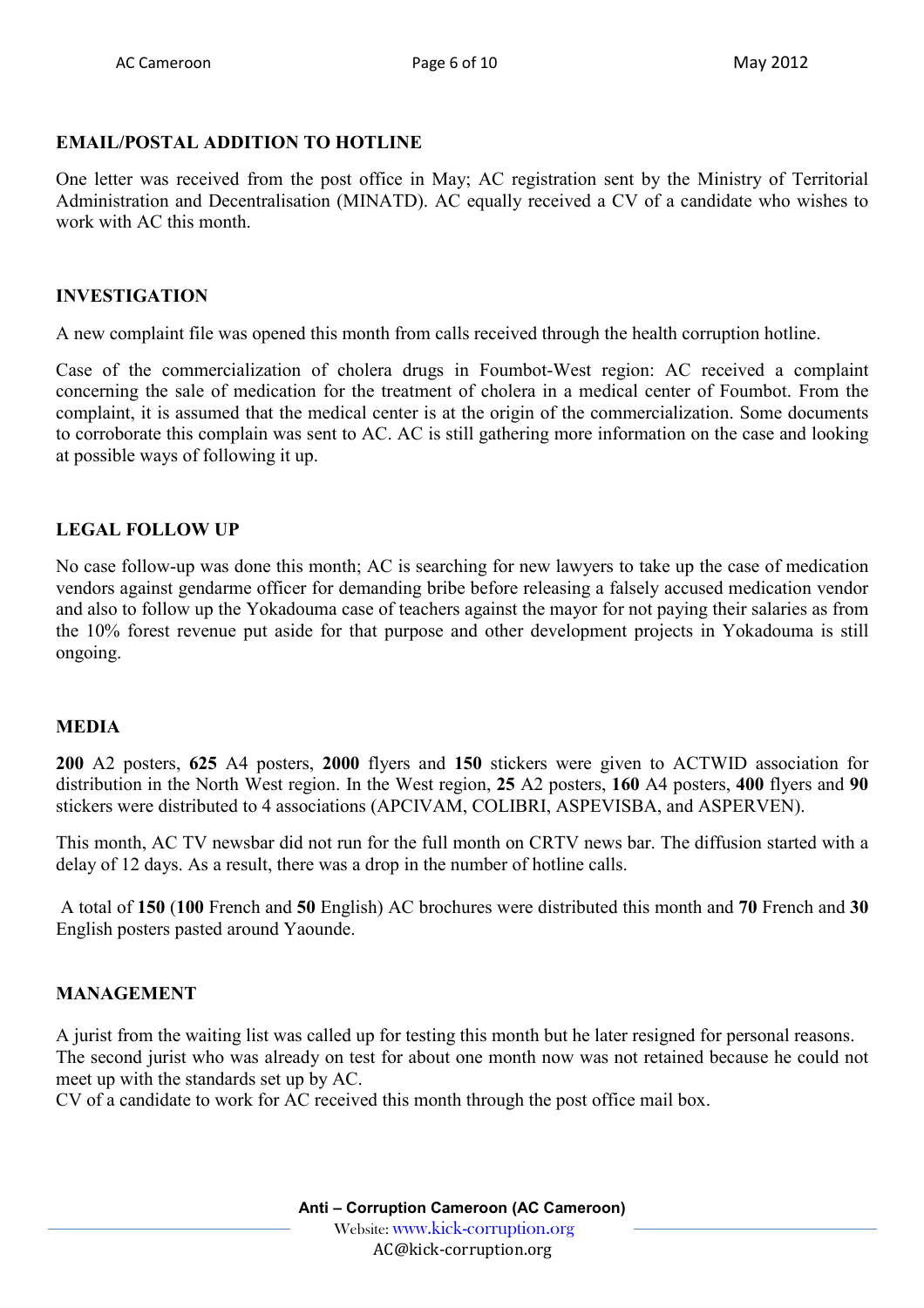# **EXTERNAL RELATIONS**

- AC programmer met with 4 associations in the West region (ASPERVEN, COLIBRI, GAID, ROCSIDIN) aimed at presenting the project and establishing collaboration with these associations for their help in implementing the project in the region.
- AC programmer and AC project developer in the North West region held several meetings with ACTWID association and with some other associations of their network. This was to implement the pilot phase of the health project in the North West region.
- Meeting with several radio stations for the sensitization of the public through radio broadcast of the health project. Two radio stations were retained Cameroon Baptist Convention radio and HOT COCOA.
- AC programmer made a presentation at the BARCAMP 2012 which took place at institute Goethe on the topic "technological innovation: solution to social problems in Cameroon".
- Project developer met with the chief technician in CRTV for discussions on the delay of the broadcast of AC on the news bar.

# **FINANCE**

LAGA has been the main donor for the running of AC activities in the month of May 2012.

#### **May Financial Report 2012**

| in<br><b>Amount</b> |                                 |                         | Amount in US |
|---------------------|---------------------------------|-------------------------|--------------|
| <b>FRS CFA</b>      | <b>Use</b>                      | <b>Details</b>          | D            |
|                     |                                 |                         | $-12,500$    |
| 12,500              | <b>Hotline</b>                  | 42 calls received       |              |
|                     |                                 |                         | $-43,500$    |
| 31,000              | <b>Hotline HC</b>               | 25 call received        |              |
|                     |                                 | 150<br><b>brochures</b> | $-44,500$    |
| 1,000               | Investigations                  | distributed             |              |
|                     |                                 |                         | $-158,300$   |
| 113,800             | Legal                           | no case follow-up       |              |
|                     |                                 |                         | $-238,300$   |
| 80,000              | Media                           | <b>CRTV</b> news bar    |              |
|                     |                                 |                         | $-238,300$   |
|                     | <b>Management</b>               |                         |              |
|                     |                                 |                         | $-627,500$   |
| 389,200             | E-activism                      | <b>Personnel</b>        |              |
|                     |                                 |                         | $-951,735$   |
| 324,235             | <b>Office</b>                   | office                  |              |
|                     | <b>EXPENDITURE MAY</b><br>TOTAL |                         | $-1,903,470$ |
| 951,735             | 2012                            |                         |              |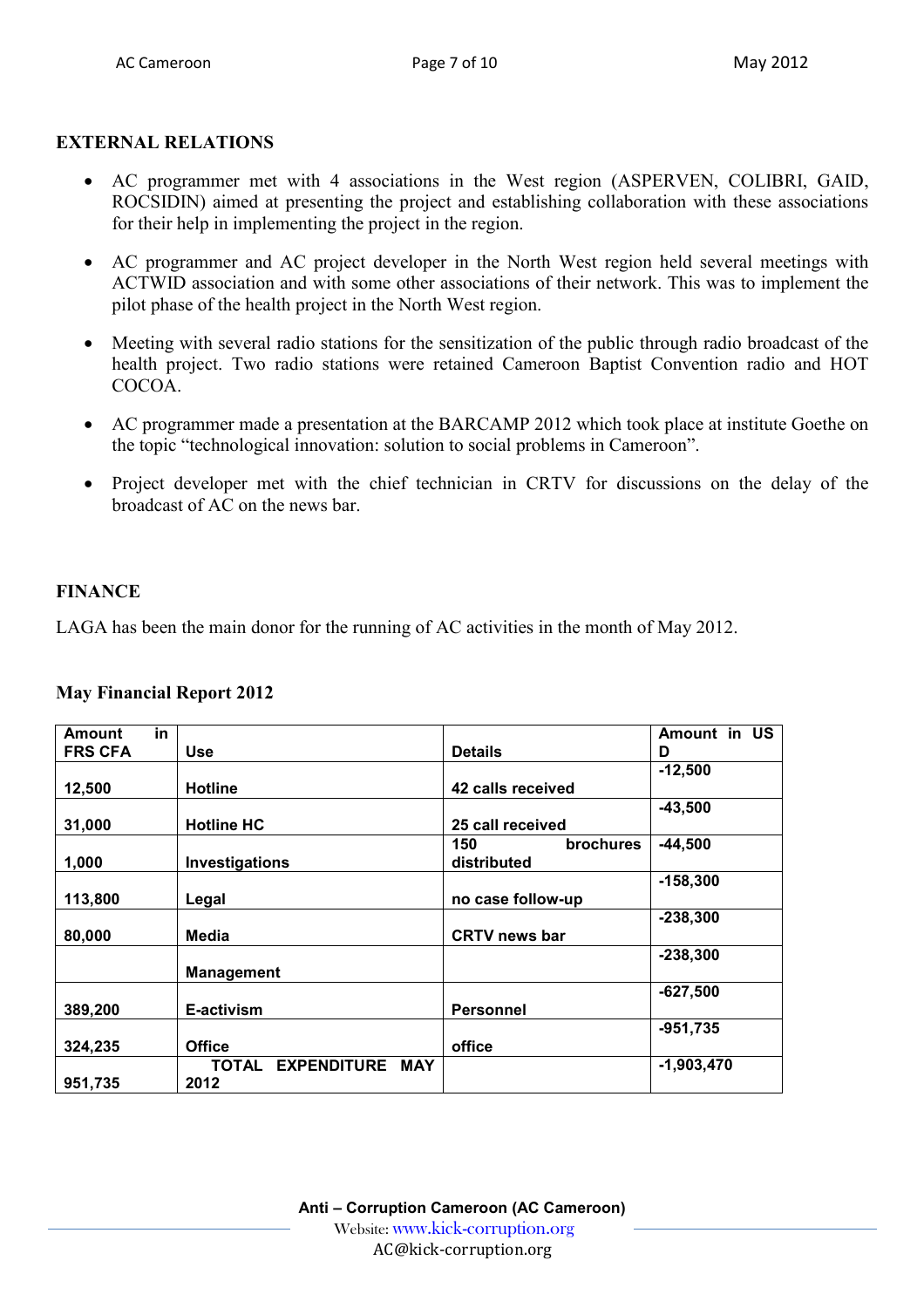# **Donor Financial Report May 2012**

| in<br><b>Amount</b> |                          |                              |                       |
|---------------------|--------------------------|------------------------------|-----------------------|
| <b>FRS CFA</b>      | <b>Donor</b>             | <b>Month</b>                 | <b>Amount in US D</b> |
|                     |                          |                              | \$706.0               |
| $-370,660$          | <b>Future for Nature</b> | From December 2011           |                       |
|                     |                          |                              | \$381.0               |
| $-200,000$          | <b>From LAGA</b>         | <b>Donated January 2012</b>  |                       |
|                     |                          |                              | \$28.6                |
| $-15,000$           | <b>From Ofir</b>         | <b>Donated January 2012</b>  |                       |
|                     |                          |                              | \$1,063.7             |
| 558,450             | <b>Future for Nature</b> | <b>Used January 2012</b>     |                       |
|                     |                          |                              | \$1,238.1             |
| $-650,000$          | <b>From LAGA</b>         | <b>Donated February 2012</b> |                       |
|                     |                          |                              | \$1,152.3             |
| 604,975             |                          | <b>Used February 2012</b>    |                       |
|                     |                          |                              | \$1,619.0             |
| $-850,000$          | <b>From LAGA</b>         | <b>Donated March 2012</b>    |                       |
|                     |                          |                              | \$1,758.7             |
| 923,325             |                          | <b>Used March 2012</b>       |                       |
|                     |                          |                              | \$3,015.9             |
| $-1,583,350$        | <b>From LAGA</b>         | <b>Donated April 2012</b>    |                       |
|                     |                          |                              | \$2,663.5             |
| 1,398,355           |                          | Used April 2012              |                       |
|                     |                          |                              | \$1,758.5             |
| $-923,200$          | <b>From LAGA</b>         | Donated May 2012             |                       |
|                     |                          |                              | \$1,812.8             |
| 951,735             |                          | Used May 2012                |                       |
|                     |                          |                              | \$295.9               |
| $-155,370$          |                          | Passing to June 2012         |                       |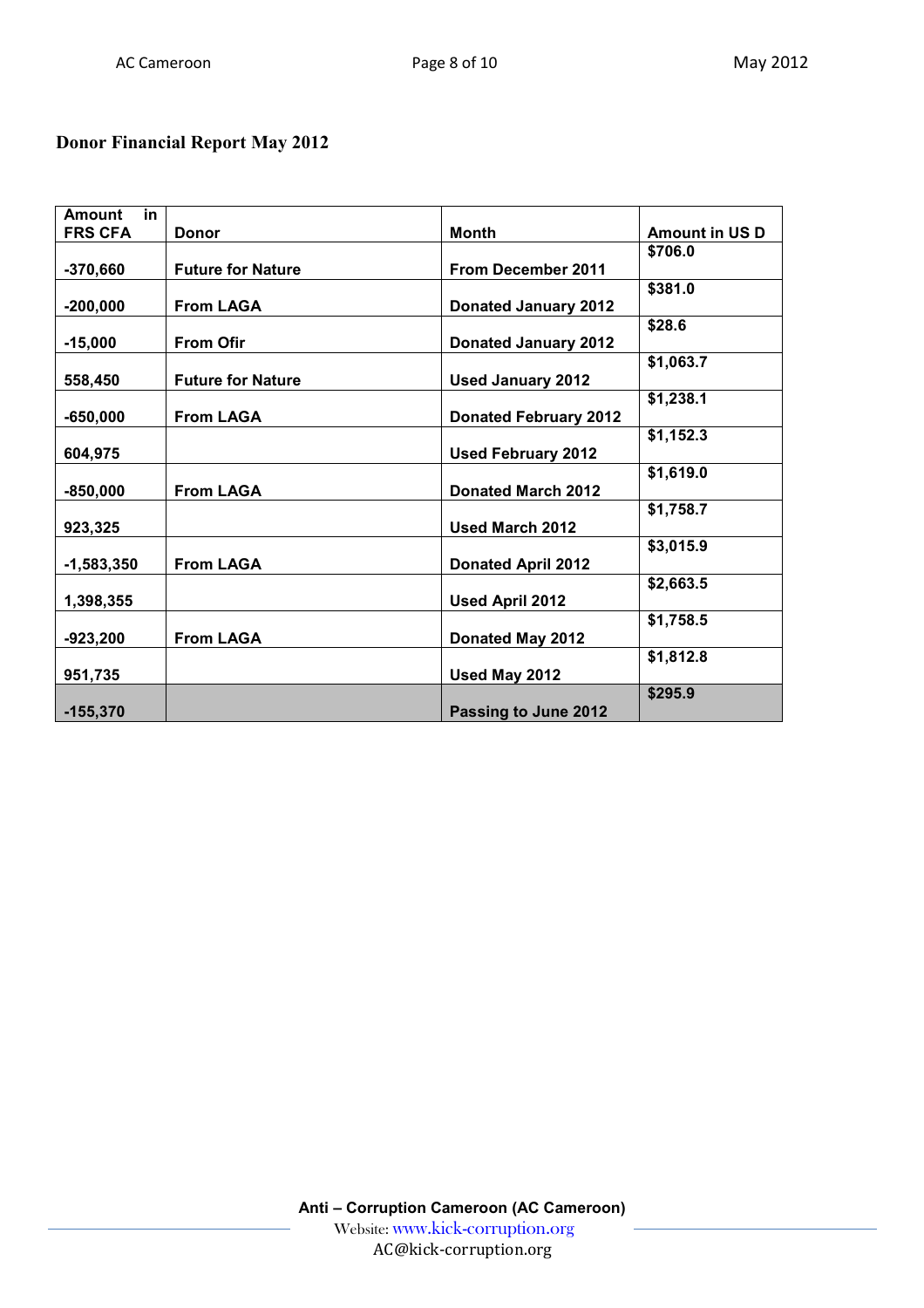# **HEALTH CORRUPTION SUMMARY**

Health corruption was fully launched in Bamenda, North West region under the auspices of ACTWID organization with several days of meeting (AC programmer, project developer and ACTWID members). Posters were distributed according to the areas covered and radio talk shows organized to sensitize the public on theproject. Cameroon Baptist Convention and Hot Cocoa radios were chosen for this.

The West region was also covered this month though not much was achieved there.

**200** A2 posters, **625** A4 posters, **2000** flyers and **150** stickers were given to ACTWID association for distribution in the North West region. In the West region, **25** A2 posters, **160** A4 posters, **400** flyers and **90** stickers were distributed to 4 associations (APCIVAM, COLIBRI, ASPEVISBA, and ASPERVEN).

**25** calls were received from the now operational health corruption hotline with one complaint file being opened on the commercialization of cholera medication in a hospital in Foumbot. Further information is being awaited to push this complaint further.

Health corruption project was evaluated by CRS and World Bank representatives. Suggestion were made by CRs on how to improve the project results with working sessions scheduled with CRS.

Below is a graph demonstrating the different regions and the calls that came in from these regions in May 2012. The Centre region is noted to have the most calls with **62%**, followed by the Littoral region with **14%**, **10%** for the South West region, **9%** for the North West region and the least being the west region with **5%** of calls.



The calls received fell under the following categories as illustrated by the graph:

- HIV calls from AIDS patient faces problems of access to subsidised medications with **39%**
- Advices for people needing help on how to access subsidised medications with 13%
- Other illnesses for cases not involving the diseases- cholera, tuberculosis, malaria and AIDS, **9%**
- Others for complaints not at all health related, **22%**
- Wrong number, callers who claimed to have dialled the wrong number, **4%**
- Not responding for callers who after trying to contact health corruption hotline no longer wish to

Website: www.kick-corruption.org

AC@kick-corruption.org